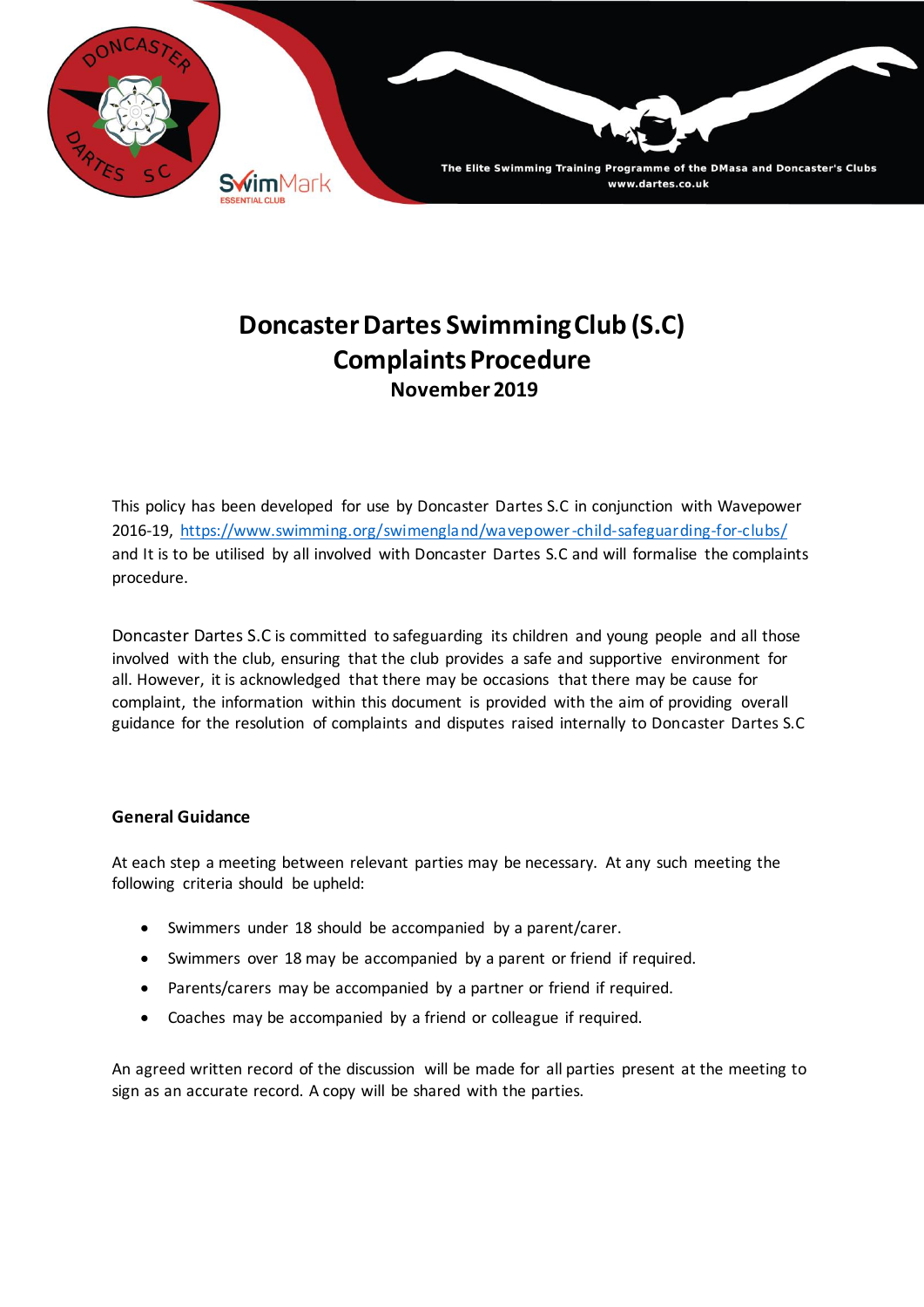

## • **Welfare or Safeguarding Concern**

If the nature of the complaint relates to a safeguarding concern or affects a child's welfare, please refer the issue to one of the Club Welfare Officers. Correspondence to be forwarded to [welfare@dartes.co.uk](mailto:welfare@dartes.co.uk) at the earliest opportunity.

The issue will be addressed with reference made to the ASA Child Welfare Complaints Procedure <https://www.slsc.org.uk/workspace/pdfs/child-welfare-complaints-procedure.pdf> within The ASA Handbook <https://www.swimming.org/swimengland/swim-england-handbook/>, this clearly identifies the method for dealing with child welfare concerns when a complaint is received from a parent, carer, guardian or a child.

Concerns about a child, which may reach the level of seriousness of Child Protection or indeed pose potential harm to a child (known as a 'Referral') will be dealt with utilising Wavepower processes, <https://www.swimming.org/swimengland/wavepower-child-safeguarding-for-clubs/> section 2; Toolbox reference 2.1

## • **Disputes and Complaints:**

It is important to understand the difference between a dispute and complaint so for clarity the definitions are as follow;

**Dispute:** This is a difference of opinion either between individuals, this may be about matters concerning the running of the club or how situations are being managed.

**Complaint:** A formally expressed dissatisfaction relating to activities undertaken by the club, conduct of individuals or areas of concern where an individual feels further investigation is required to reach a resolution.

The club will be fair, open and honest when dealing with any complaint giving careful consideration to all complaints raised. It will ensure (where possible) complaints are dealt with in a timely manner to prevent unnecessary distress and conflict within the club. To retain the efficiency and professionalism of the club and to ensure the safety and wellbeing of all within it, the club will aim to initially resolve any complaint through dialogue and mutual understanding to attain an agreed resolution. Where a complaint involves a child or young person, the interests and wellbeing of the children or young people involved will be placed above all other issues. In all cases, complainants will be provided with sufficient opportunity for discussion of the issues raised, and the clubs assurance that all complaints will be fully investigated to support a final resolution.

In relation to disputes the club requests again that initial actions are taken to resolve these through discussion between the relevant parties and will offer informal support as required. Should this be un-suitable and the initial dispute requires escalation to a complaint it will then follow the process recorded below.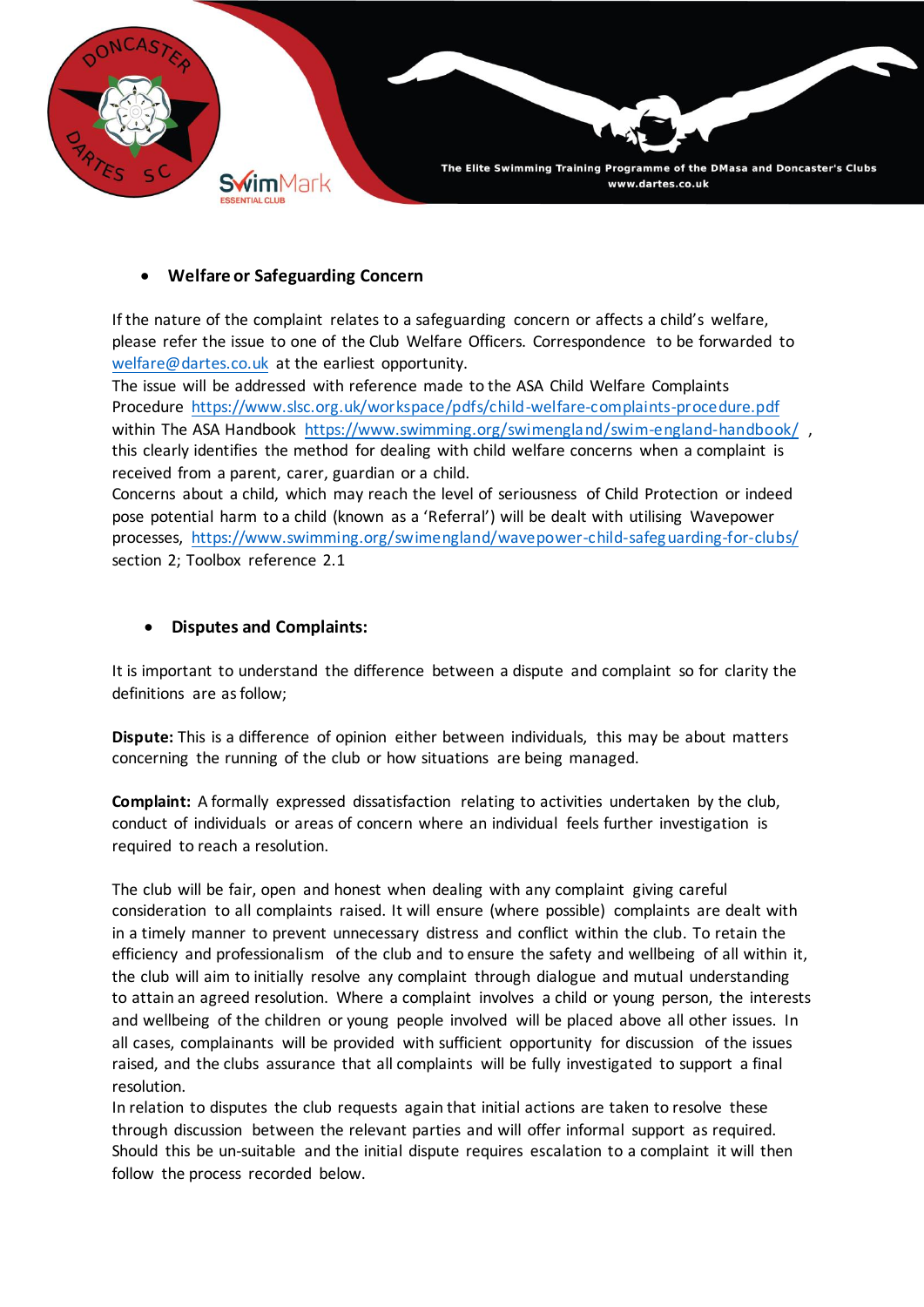

• **Process** 

The following process should be followed if any person associated with the club has a dispute or complaint regarding treatment of any individual or has cause to raise a complaint against any identified actions it feels may impact on the reputation of the club and its members

### **Step 1. Informal Discussion**

Bring the concern to the attention of the Coach, Doncaster Dartes Chairperson or Club Welfare Officer in the first instance. These concerns should be actioned in the following manner

- Coaches Where a concern / complaint relates to the coaching of a young person please arrange a mutually convenient time to meet with the coach to discuss. This can be done via email [coaching@dartes.co.uk](mailto:coaching@dartes.co.uk) or alternatively through discussion at the end of the coaching session, Please note coaches are NOT to be approached during a training session as per the clubs "Code of Conduct" [http://www.dartes.co.uk/squads/code\\_conduct.pdf](http://www.dartes.co.uk/squads/code_conduct.pdf)
- Welfare Welfare concerns can initially be raised with the welfare representative within each phase, details can be found at <http://www.dartes.co.uk/> alternatively where this is felt to be unsuitable you can request to speak to the welfare officer, this can be done in person or via an email request [welfare@dartes.co.uk](mailto:welfare@dartes.co.uk)
- Club Chair You can request an informal discussion to talk through any concerns and identify if these can be resolved through the discussion process, this can be done in person or via email request [chair@dartes.co.uk](mailto:chair@dartes.co.uk)

To reiterate - The club actively encourages parties to initially have an informal discussion prior to complaints being escalated and will always try to support this in the first instance to resolve issues where possible.

If after talking through the issue and informal attempts at a resolution, things remain unresolved, or, due to the severity of the situation it is unsuitable to follow the previous action, the following steps should be taken.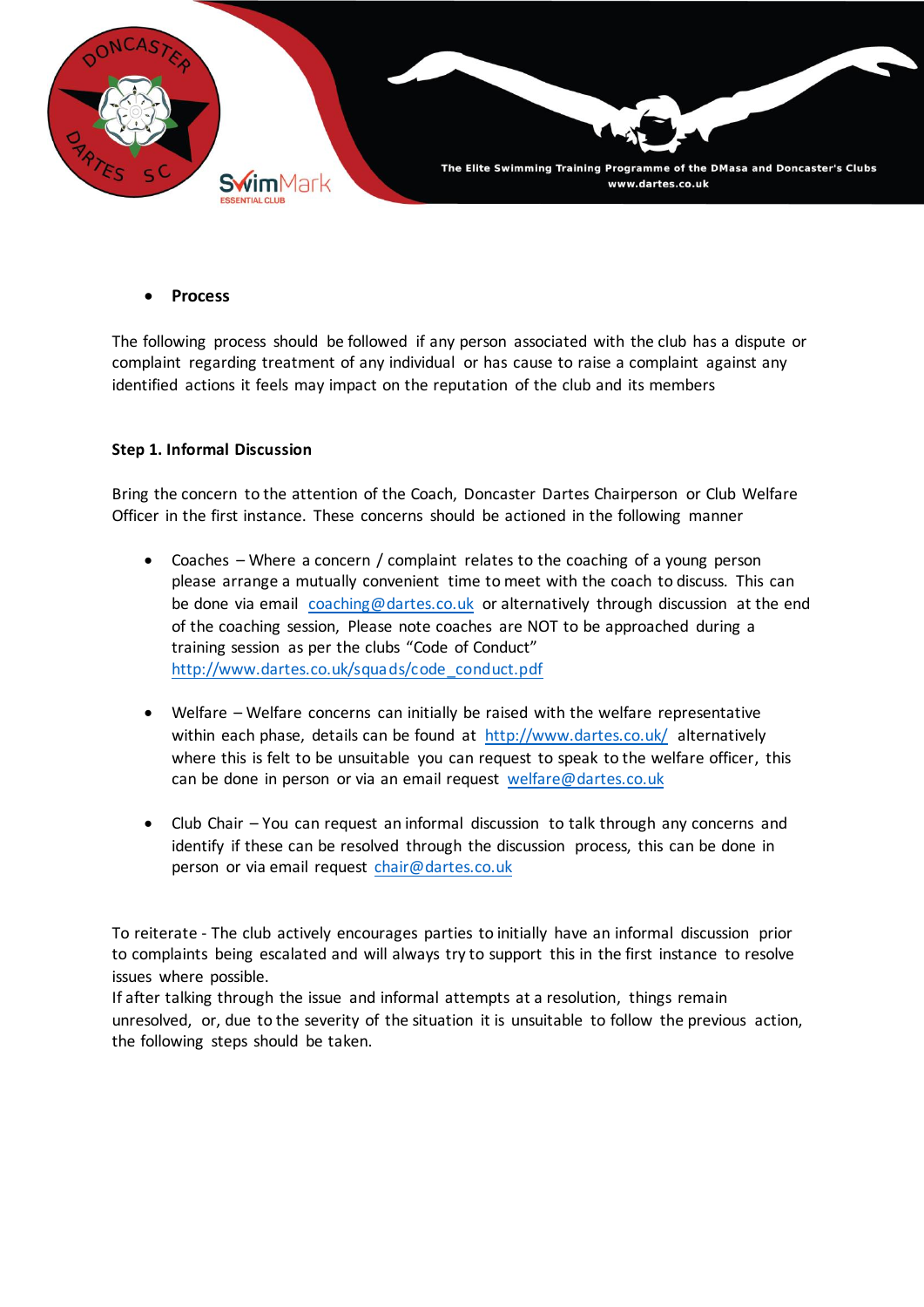

## **Step 2. Formal Written Complaint**

If the outcome of Step 1 is unsatisfactory to the parties involved, or if a previously reported issue arises again, the issue should be formally put in writing (letter or e-mail) addressed to the Club Chairperson or Club Welfare Officer using the contact contained in Step 1, these details are also recorded on Doncaster Dartes S.C website <dartes.co.uk> When raising an issue in writing (this includes email), please include the following:

- The nature of the issue
- Any action that has been taken by the club or club representative
- The reasons why the action is disputed, or Complaint raised
- The date and time of the incident
- The names of any witnesses to the incident.
- Your preferred contact details.

Please note – Complaints should be raised at the earliest opportunity following any incident or concern becoming apparent.

All complaints will be acknowledged in writing within 7 working days and an investigation will be initiated with the intention of offering a resolution. The individuals dealing with the complaint will be identified and throughout the investigation regular dialogue will be maintained with the complainant. When a conclusion is reached, the Chairperson/Welfare Officer will provide a written record of the incident and actions taken/recommended to the complainant and for the club's information and monitoring. The complainant will then receive formal feedback and advised of any action to be taken.

It is to be noted that due to the sensitivity required when dealing with children and young people there may be occasion that actions to be taken are deemed inappropriate to report to the complainant, in these cases actions will be recorded for club reference only, the complainant will be advised of this.

### **Step 3. Formal Committee Panel/Meeting**

This action should only be required when all previous attempts at a resolution have proved unsuccessful, or where a case has reached such severity a formal hearing is required. At the first available committee meeting, the Club Chairperson or Club Welfare Officer will present a written note in confidence, based on the circumstances of the complaint this will either be to the whole committee or selected sub-committee as appropriate. This will identify the complaint, actions taken and proposed actions going forward.

The committee or independent panel (three members drawn from the club committee or club members as appropriate) will discuss the matter in confidence and offer a solution in writing to the complainant. When a conclusion is reached, the panel will provide a written record of the incident and actions taken/recommended to the complainant and for the club's information and monitoring.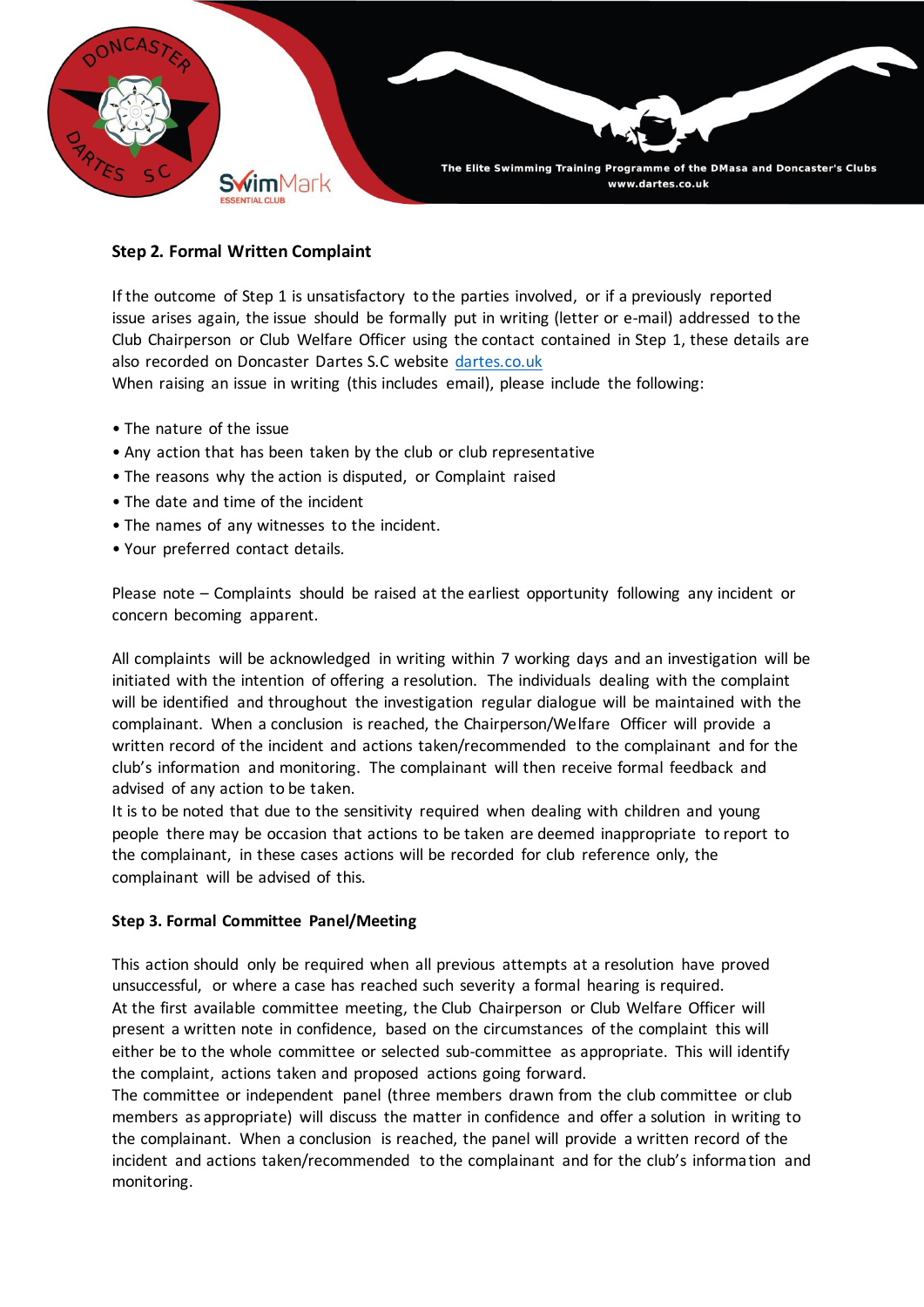

### **Step 4. Mediation**

If following Step 3 and all other avenues of resolution have been unable to obtain an agreed resolution, an external mediator will be invited to support resolution. The individual will be identified through discussion with the ASA.

This person will be agreed in advance, the individual will be someone who is acceptable to both parties. This may include staff or volunteers within the ASA as appropriate, the individual will then be invited to act as mediator.

The mediator will remain impartial and will keep an agreed record of any meetings that are held and of any advice they are able to provide in their identified role. It is of note that this process should not be interfered with by any other party and discussion with the mediator should only be completed by those directly involved with the complaint. Where it is identified that any individual has tried to impact on this process the complaint will be referred to ASA or Swim England as appropriate.

#### **Final Steps**

Where all attempts to formalise an agreement have been exhausted the matter will be deemed to be outside of the clubs capability and therefore the matter will be referred to ASA or Swim England representatives. ASA or Swim England will then assume responsibility for this and the complainant will be advised accordingly.

#### **Appeals Process**

Every individual has the right to appeal a decision, this must be completed within 7 days of the outcome and in writing to the Chairperson of the club. All appeals will be carried out by 3 independent persons with the chair of the appeal being appointed by the executive committee. The individuals will not have any involvement in the original issue and will have no prior knowledge. Where appropriate it may be required to seek support external of the club to ensure impartiality. At this time the chair of the appeal will carry out an independent investigation and complete a full report on its findings. Any decision will then be returned to the complainant and will be actioned accordingly. The executive committee will uphold the decision of the independent panel and will not be involved in any way with the investigation. Where it is unsuitable for the appeal to be handled in this way due to any potential conflict or it has been deemed impractical to form an independent panel, the executive committee will file a complaint with the ASA judicial review panel where management of the appeal will then be directed by the ASA. The club will comply with any requests for information and will uphold the decision reached following the ASA appeal outcome.